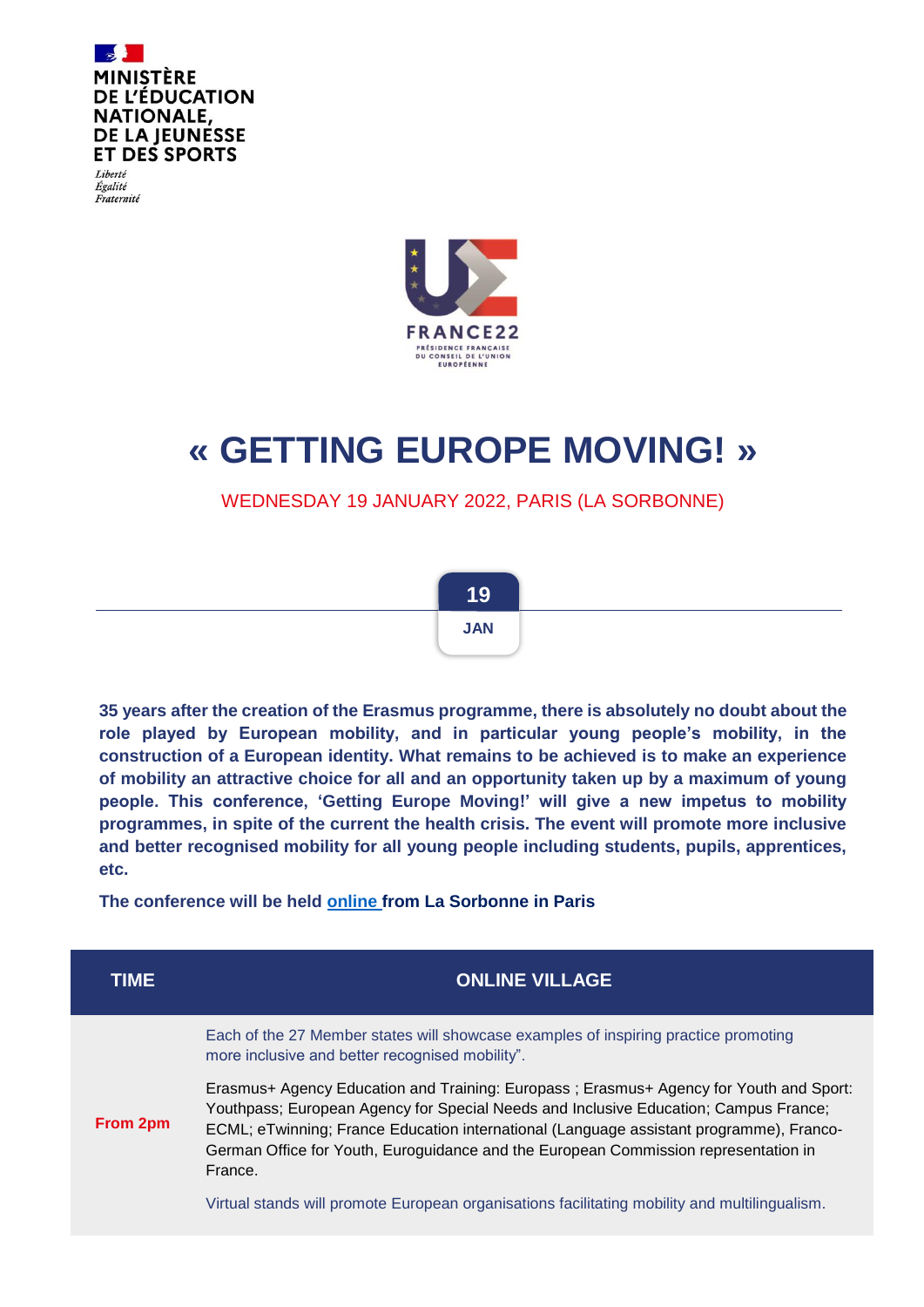### **TIME**

## **CONFÉRENCE « OSONS LA MOBILITÉ »**

### **« Getting Europe Moving! »**

#### **Welcome by journalist Alex Taylor**

**3:00 PM 3:10 PM Opening address : Jean-Michel Blanquer, French Minister for Education, Youth and Sport**

**Video tour of Europe :** Testimonials from Young Europeans from different Member States on why they made the choice of international mobility for study or work

## **" I DECIDED TO GO ABROAD FOR A WORK EXPERIMENT"**

| 3:10 PM<br>$3:35$ PM | Normandy video interviews: a group of students from the vocational education and training<br>sector in Normandy share their international experiences.                 |
|----------------------|------------------------------------------------------------------------------------------------------------------------------------------------------------------------|
|                      | <b>Speakers:</b>                                                                                                                                                       |
|                      | • Patrick Tardy, Winner of the innovative teacher award for the Eurolyceepro project, teacher at<br>Claude Nougaro upper secondary school (Caussade, Occitanie Region) |
|                      | <b>Jade Rabetrano, former student at Claude Nougaro upper secondary school</b><br>$\bullet$                                                                            |
|                      | <b>Enrique Mastral, director of the company IBERAMBAL, (Spain)</b>                                                                                                     |
|                      | Simon Harris, Minister for Further and Higher Education, Research, Innovation and Science<br>(Ireland)                                                                 |
|                      | <b>Jean-Michel Blanquer, Minister for Education, Youth and Sport (France)</b>                                                                                          |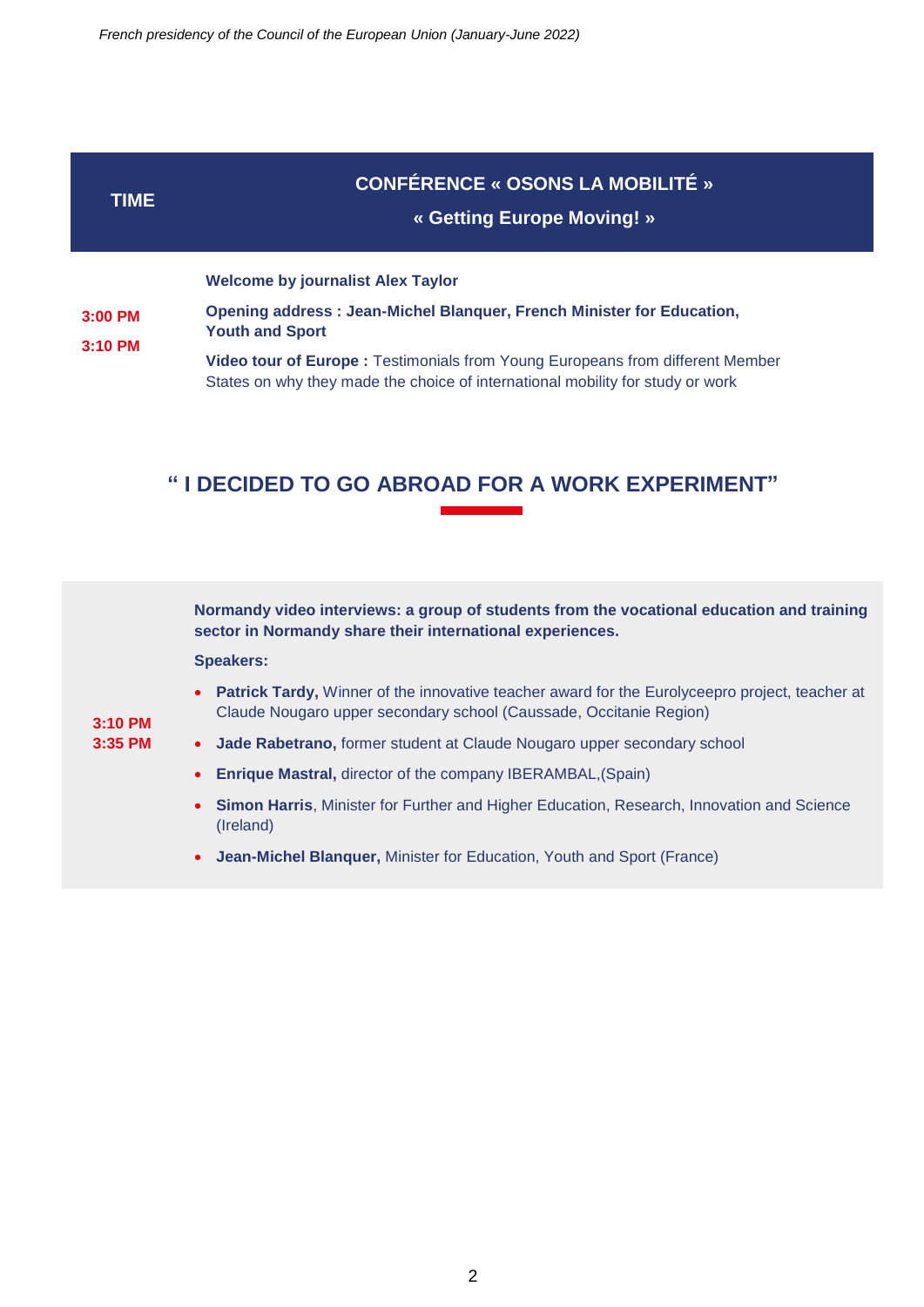# **MORE INCLUSION AND INCREASED SOLIDARITY**

**Video story: Antonio Vicković, young Croatian in Latvia on an Erasmus+ mobility programme involving 17 countries and 50 visually impaired young people**

#### **Speakers:**

 **Simon Harris,** Minister for Further and Higher Education, Research, Innovation and Science, Ireland

**3:35 PM 4:00 PM**

 **Mariya Gabriel**, European Commissionner for Innovation, Research, Culture, Education and Youth

**Nazeh Bahia Hamudi Malainine**, Spanish volunteer on assignement with the European Solidarity Corps in France

- **Sarah El Hairy,** Secretary of state for Youth and Youth engagement (France)
- **Sabine Verheyen**, MEP, Chair of the Committee on Culture and Education, Rapporteur for the European Year of Youth

## **BETTER RECOGNISED MOBILITY**